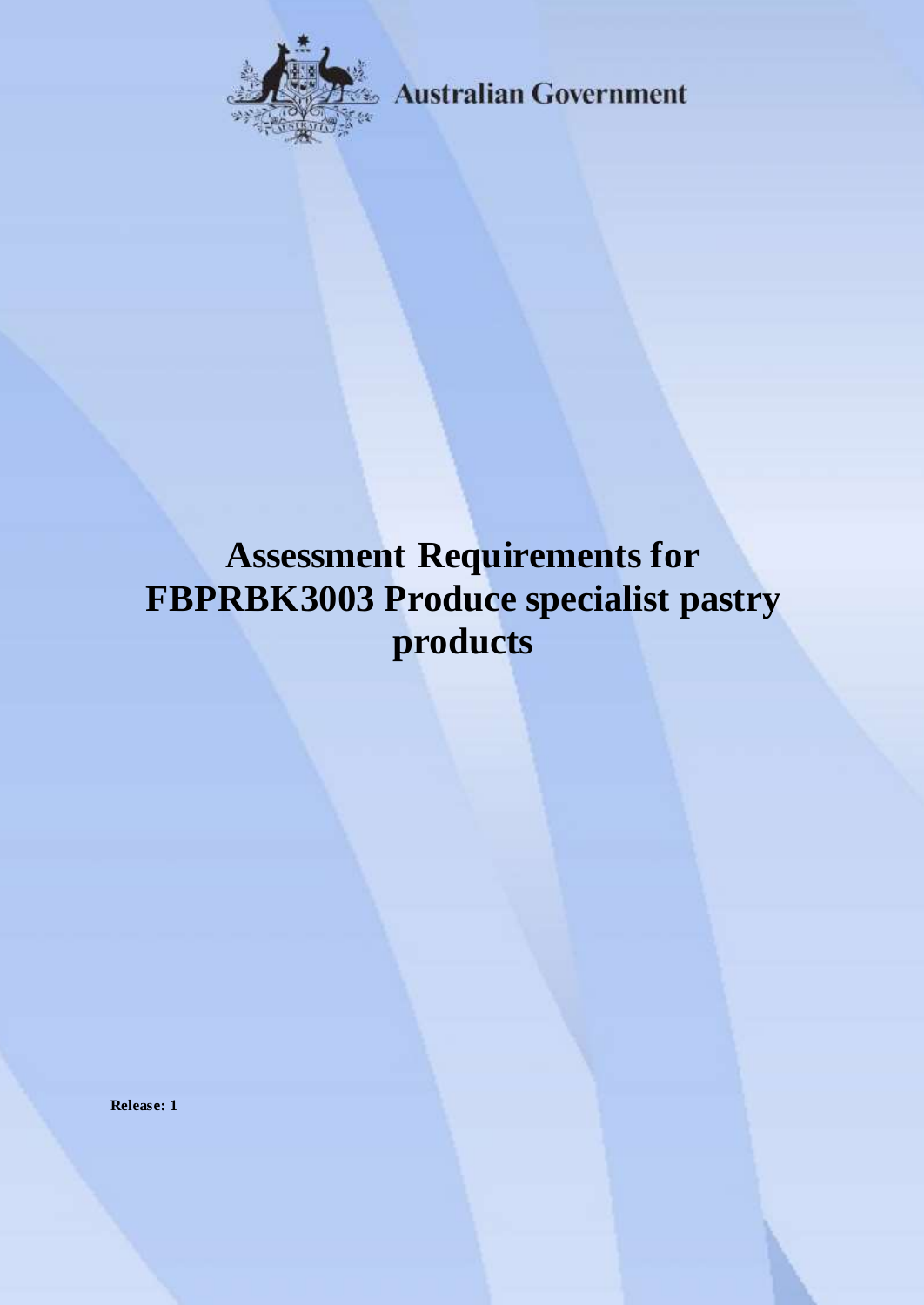# **Assessment Requirements for FBPRBK3003 Produce specialist pastry products**

#### **Modification History**

| Release   | <b>Comments</b>                                                                                  |
|-----------|--------------------------------------------------------------------------------------------------|
| Release 1 | This version released with FBP Food, Beverage and Pharmaceutical<br>Training Package version 1.0 |

# **Performance Evidence**

An individual demonstrating competency in this unit must satisfy all of the elements and performance criteria of this unit.

There must be evidence that the individual has produced specialist pastry products according to a production schedule, including:

- producing the following five types of specialist pastry products:
	- savoury filled laminated pastries
	- laminated pastry slice
	- filled sweet non laminated pastries
	- decorated non laminated pastry biscuits
	- sweet filled extensible dough
- using the following four specialist pastries made from scratch ingredients using butter or oil:
	- laminated puff or flaky pastry
	- sweet short pastry
	- savoury short pastry
	- extensible pastry dough
- using the following four fillings:
	- savoury filling
	- sweet filling
	- custard filling
	- fresh fruit prepared for filling
- applying finishing and decorating using the following two methods:
	- pre-bake glazing and finishing
	- post-bake finishing and decorating
- using the following three butter incorporation methods:
	- English method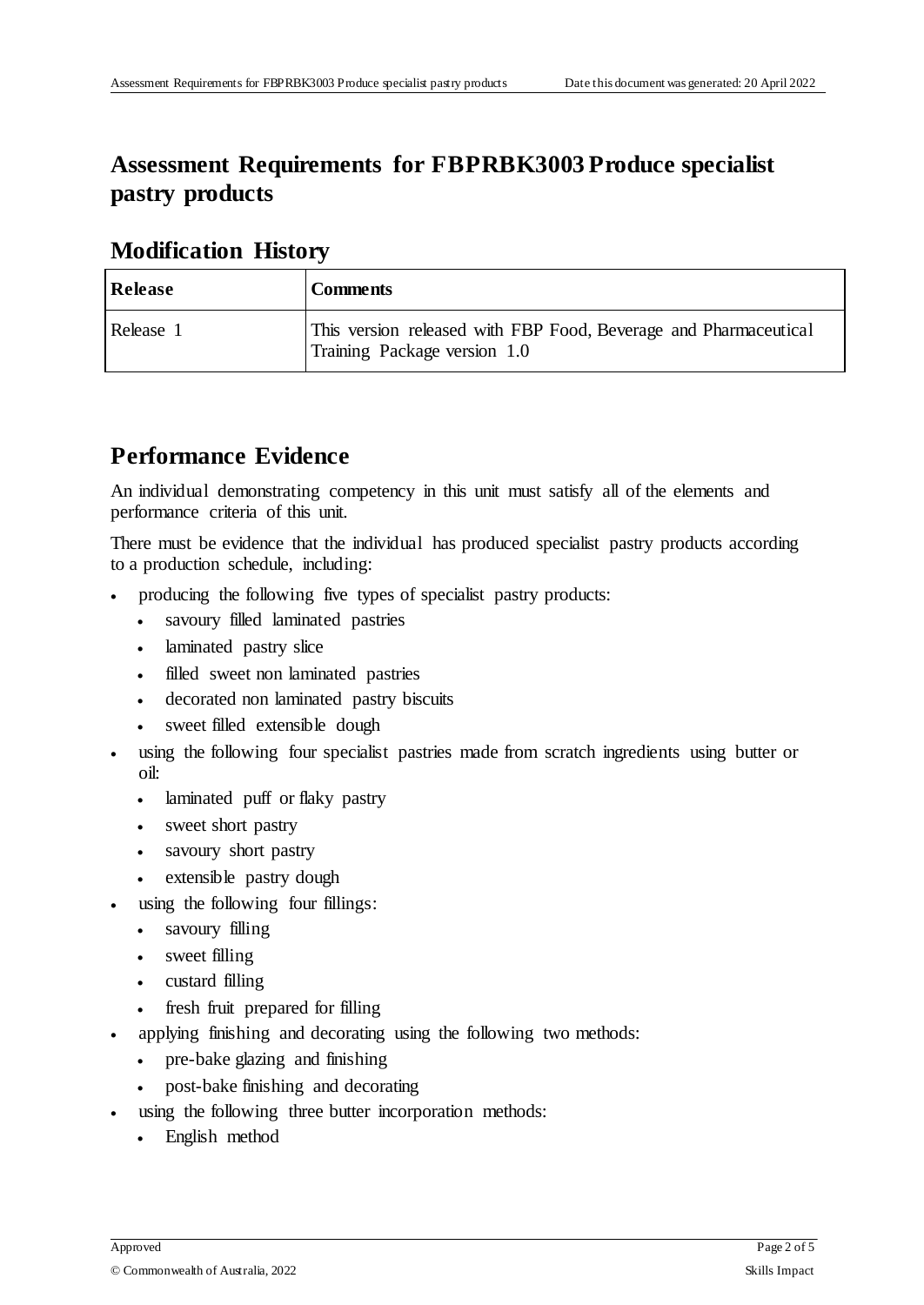- French method
- sugar batter or crumbing method
- using a butter-to-flour laminated pastry ratio of minimum 50% half puff
- using the following nine production processes:
	- folding
	- sheeting
	- laminating
	- glazing
	- finishing and decorating
	- filling
	- baking
	- rolling
	- stretching extensible pastry
- selecting, using and cleaning the pastry cooking equipment listed in the range of conditions, including controlling electrical hazards applicable to cleaning
- using the following two types of pastry equipment:
	- pastry sheeter or dough break to laminate
	- rolling pin to roll, finish and transfer pastry
- documenting the production schedule including the following six considerations:
	- timings
	- volume requirements
	- product processing requirements
	- finishing and decorating requirements for specialist pastry products
	- recipe reformulation to minimise waste
	- bake parameters for specialist pastry products.

Wastage that cannot be reused in production must be less than 5% of the weight of the original production schedule.

### **Knowledge Evidence**

An individual must be able to demonstrate the knowledge required to perform the tasks outlined in the elements and performance criteria of this unit. This includes knowledge of:

- workplace health and safety requirements, including personal protective equipment, applicable to producing specialist pastry products
- safe use and cleaning of pastry cooking equipment listed in the range of conditions, including electrical hazards
- regulatory requirements for food safety applicable to producing specialist pastry products, including temperature control and prevention of cross-contamination in the use of dairy, meat, poultry, fish and vegetable products
- considerations for production scheduling, including: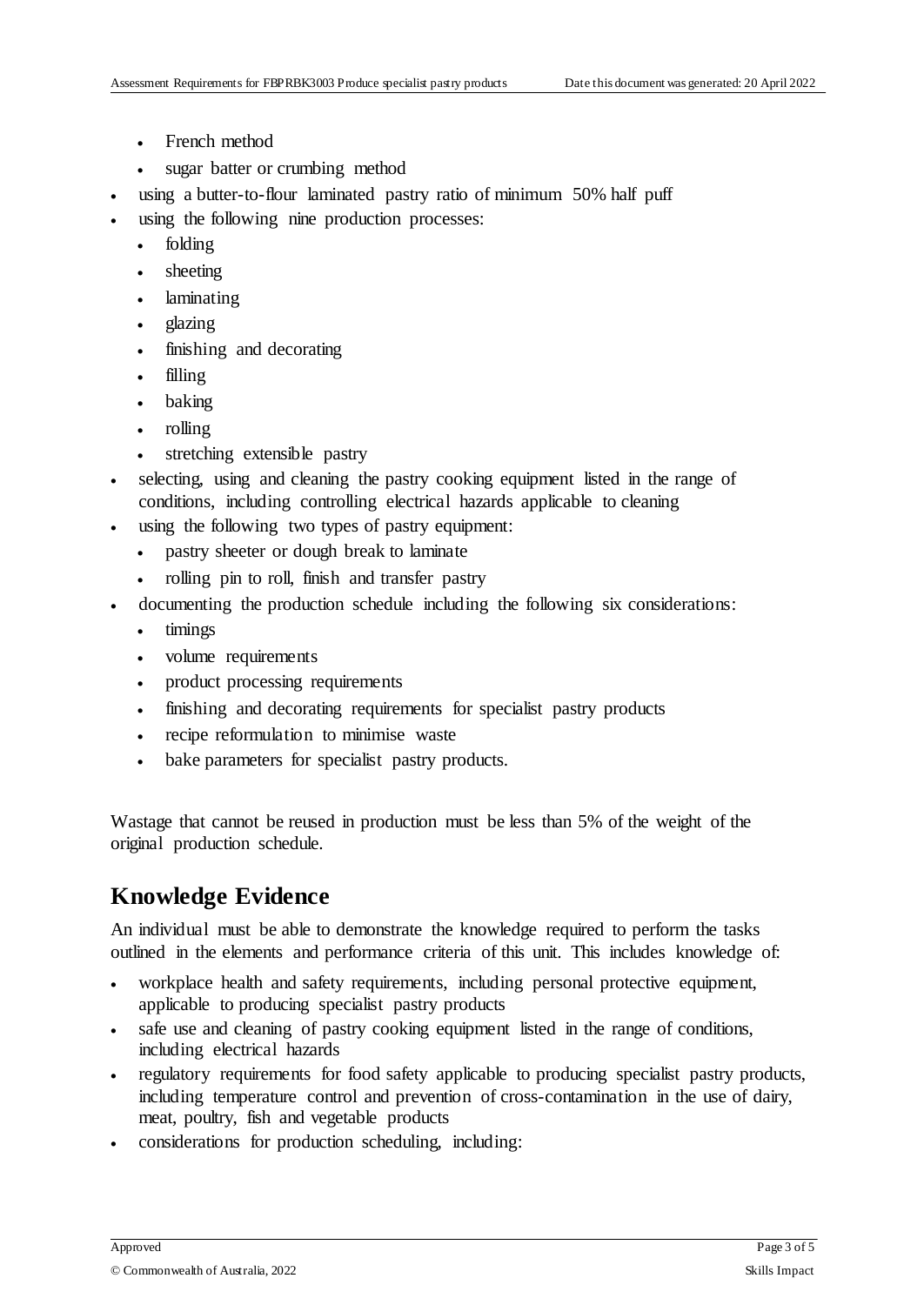- timings
- volume requirements
- product processing requirements
- finishing and decorating requirements for specialist pastry products
- recipe reformulation to minimise waste
- bake parameters for specialist pastry products
- characteristics and storage requirements of ingredients used in specialist pastry production, including:
	- pastry flour
	- unsalted butter
	- meat fillings
	- fruit fillings
	- glazes
	- fresh cream
- methods and processes for using butter in specialist pastries, including:
	- English method
	- French method
	- the ratio of butter to flour
	- handling and storage of butter
	- consistency of dough to butter for laminating
	- handling and storage of pastry during processing
	- development of protein and gluten during lamination
- processing and finishing of specialist pastry products, including:
	- folding
	- sheeting
	- laminating
	- clarifying butter
	- stretching extensible pastry dough
	- glazing
	- finishing and decorating
	- filling
	- pre-bake glazing
	- post-bake glazing
- identifying and rectifying factors that affect lift, including:
	- number of turns
	- amount of roll in butter
	- heat energy in baking specialist pastry
- baking processes of specialist pastry production, including:
	- oven temperatures
	- baking times